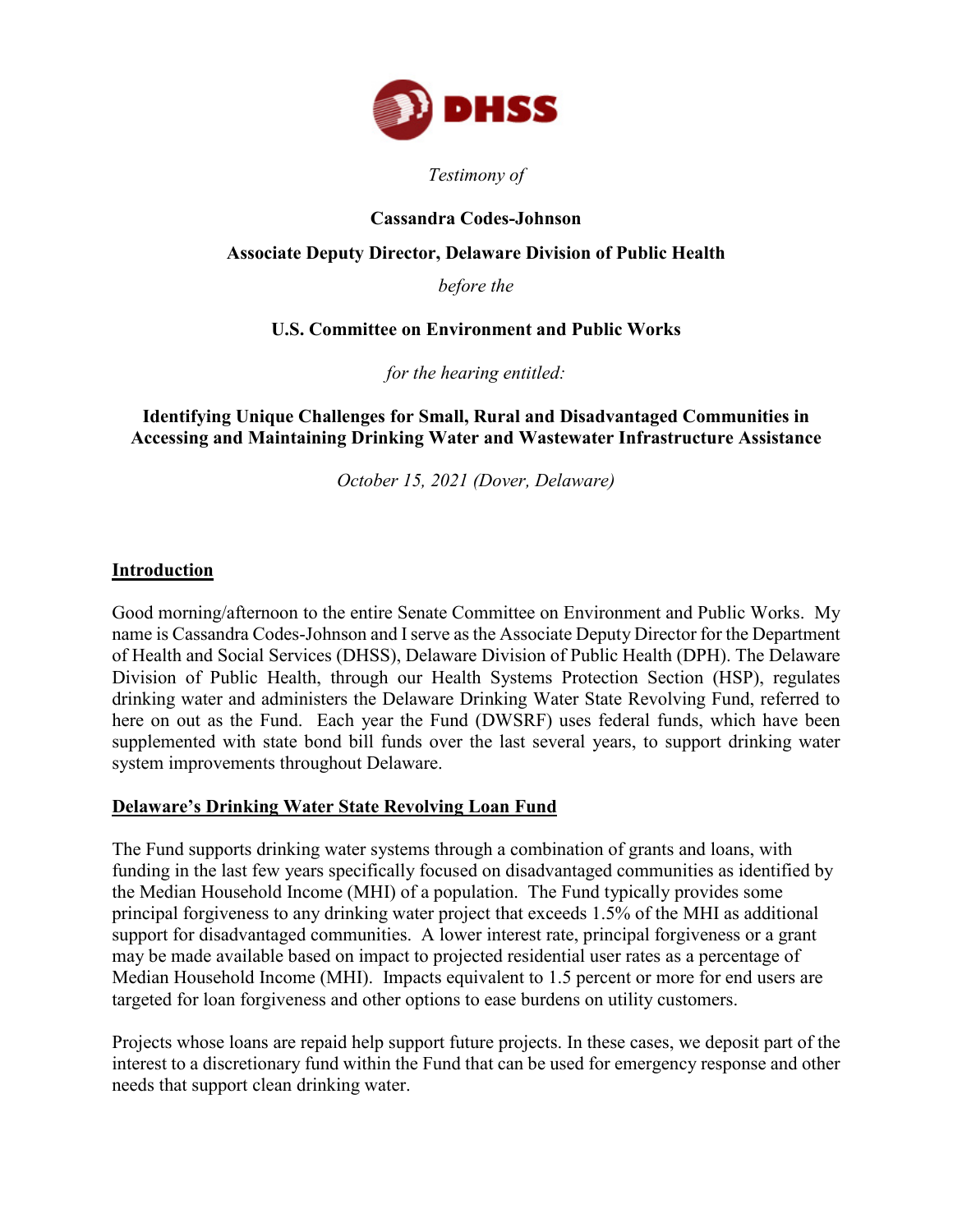DPH has loaned out, often with 100% principal forgiveness, over \$23,000,000 for the water infrastructure investments described below over the last 10 years. As we discuss the work of the Fund in helping communities access clean, safe drinking water, I would like to highlight a few recent successes that illustrate the challenges that communities in Delaware face in accessing clean, safe drinking water.

### **Georgetown, Delaware**

Over the years, the Fund helped the Town of Georgetown replace water mains and service connections, including lead service lines, to improve the quality and consistency of water provided to residents. This funding also allowed Georgetown to upgrade its water treatment facilities, including installation of a new water treatment plant in 2012.

As one example of public health benefits, the additional treatment funded through these state and federal investments helped to remove trichloroethylene (TCE), a solvent and known carcinogen, from the community's drinking water source. This action, together with the removal of lead service lines, will benefit the public through the reliable delivery, treatment and storage of water for the community of Georgetown.

#### **Laurel, Delaware**

Laurel, Delaware is another example of a community where state and federal funding programs led to public health and safety benefits for residents. Laurel replaced distribution and service connection lines, including those that contain asbestos

The town upgraded water treatment facilities to remediate high levels of nitrates, a widespread groundwater contaminant, especially in southern Delaware. This is important because nitrate contamination has been linked to health impacts such as thyroid cancer, gastrointestinal issues, miscarriages and birth defects.

The removal of the asbestos service lines and nitrates from the water reduces negative public health impacts and improves the quality of life for residents living in Laurel.

#### **Milton, Delaware**

Over the years, the Town of Milton used resources from the Fund to replace water mains pipes, create loops within the pipe system, and eliminate dead ends to reduce the amount of water remaining in lines for extended periods, which improved water quality. The Town has also provided treatment upgrades at the water treatment facility, as well as helped citizens that cannot connect to the public water system upgrade or install private wells.

#### **Seaford, Delaware**

In the spring of 2010, the City of Seaford utilized state and federal funds for a distribution system improvement project that allowed private well owners to connect to the public water system. Well owners often face nitrates and other natural contaminants, but can also be impacted by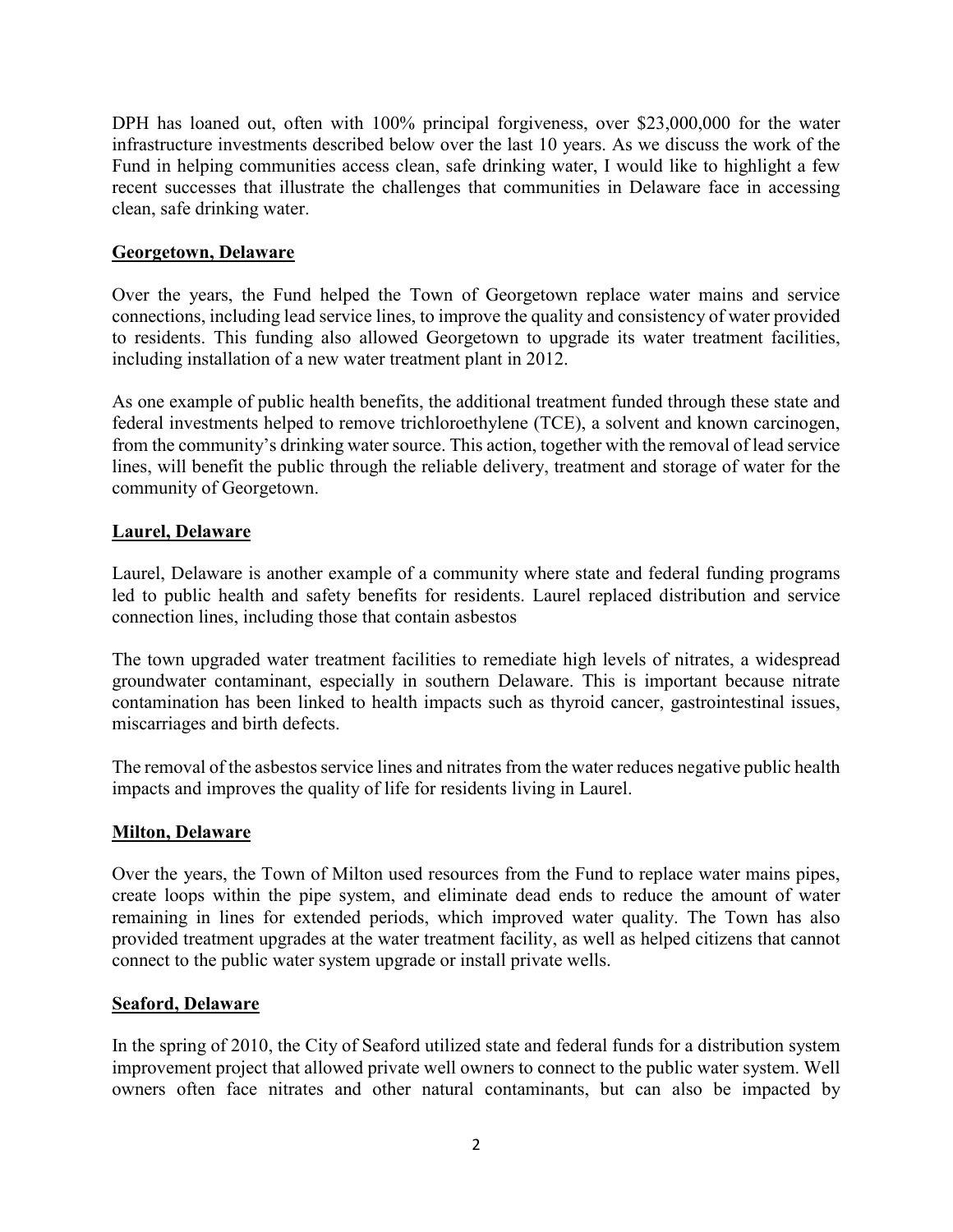environmental releases, surface contamination and other factors that impact safety and quality of their drinking water. Compounding the issue, traditional DWSRF funding is often precluded from assisting homeowner with the financial burden of connecting to a nearby system.

The distribution system improvement project allowed the state to provide federal Disadvantaged Community Additional Subsidy, essentially paying for half of the project costs.

It is important to note that traditional funding for water infrastructure projects, such as loans from the Fund, often limits the ability of disadvantaged communities to support fees necessary to hook up to a public water system. The traditional funding for the SRF program is allocated and allotted annually by the US EPA via a competitive grant application process. The limitations placed on the intended use of these federal funds does not allow for operation and maintenance projects, including the cost of connection fees. Supplemental funding sources, such as grants or loan forgiveness, can be utilized to achieve these much-needed connections.

## **The Impact of Water Investments on Low Income and Environmental Justice Communities**

The projects described above have benefitted approximately 24,000 Delawareans, almost half of which (11,000) are persons of color. And many of the projects highlighted are located in rural areas of Delaware. $<sup>1</sup>$  $<sup>1</sup>$  $<sup>1</sup>$ </sup>

Many rural communities, lower- wealth communities, indigenous communities and communities of color often face greater numbers of or more dangerous hazards than other communities. The multiple hazards can then aggregate to amplify harmful health impacts on these communities. These cumulative impacts can affect multiple generations and place additional weight on already overburdened communities. These communities are often referred to as "Environmental Justice communities"

A September 2019 Report, *Watered Down Justice*, by the Natural Resource Defense Council and Environmental Justice Health Alliance highlights the additional challenges that are often faced by small water systems. Many small water systems do not have the capacity to maintain and improve their physical infrastructure, identify and address threats to drinking water (which facilities, industries, or factors outside their control often cause), or comply with current standards, as the Environmental Protection Agency (EPA) has noted. In addition, many small systems "are likely to serve low-income, vulnerable populations.

In Delaware, we are working to address these inequities, but require support in this effort by the federal government. The President's EJ40 Initiative sets the lofty, but necessary goal, of making sure that 40% of all federal funding is used to provide assistance to Environmental Justice communities that have long suffered from historic underinvestment in infrastructure, including water infrastructure. We support that passage of the President's Build Back Better Agenda, which includes the *Drinking Water and Wastewater Infrastructure Act of 2021* (DWWIA 2021), as well as additional funding for water infrastructure projects, lead and PFAS remediation, and support for small, rural, and disadvantaged communities.

 $\overline{\phantom{a}}$ 

<span id="page-2-0"></span> $1$  Impacts based on specific projects and demographic information can be found at [http://www.city](http://www.city-data.com/city/Delaware.html)[data.com/city/Delaware.html.](http://www.city-data.com/city/Delaware.html)